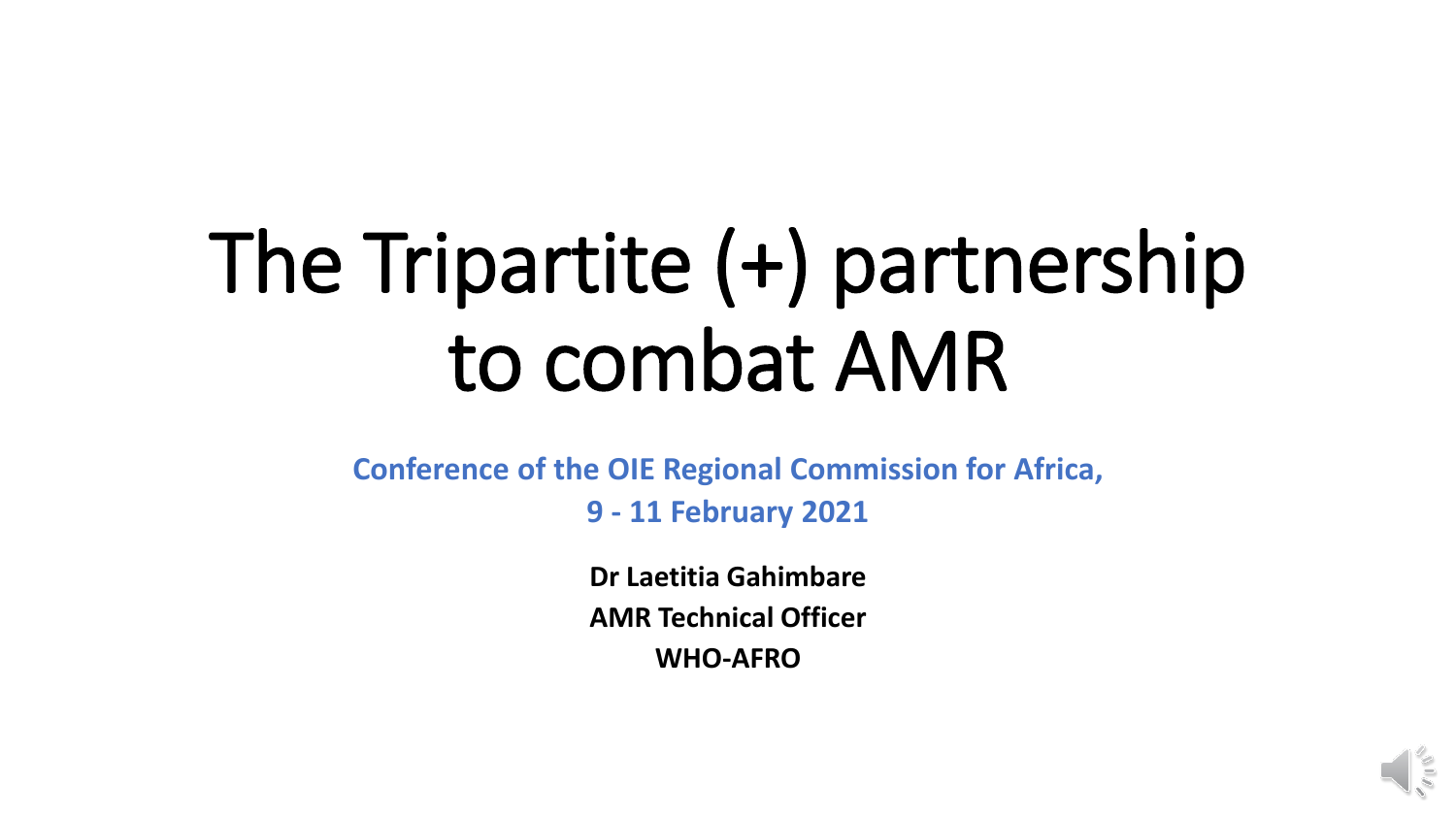# The Tripartite Plus

| <b>WHO</b>                                                                      | <b>FAO</b>                                                                                                                        | OE                                                                                          | <b>UNEP</b>                                                                                                                    |
|---------------------------------------------------------------------------------|-----------------------------------------------------------------------------------------------------------------------------------|---------------------------------------------------------------------------------------------|--------------------------------------------------------------------------------------------------------------------------------|
| The World Health<br><b>Organization</b> is a<br>specialized agency of           | The <b>Food and</b><br><b>Agriculture</b><br><b>Organization of the</b>                                                           | The World<br><b>Organisation for</b><br><b>Animal Health: lead</b>                          | <b>The United Nations</b><br><b>Environment</b><br><b>Programme:</b>                                                           |
| the United Nations that<br>is concerned with<br>international public<br>health. | <b>United Nations lead</b><br>technical agency of the<br><b>United Nations on</b><br>agriculture and efforts<br>to defeat hunger. | intergovernmental<br>Standards setting<br>organization<br>for animal health and<br>welfare. | Lead in the protection<br>of the environment by<br>supporting countries in<br>ensuring integration of<br>the environmental dim |
| HQ: Geneva,<br>Switzerland                                                      | HQ: Rome, Italy                                                                                                                   | HQ: Paris, France                                                                           | ension in sustainable<br>development.<br>HQ - Nairobi, Kenya                                                                   |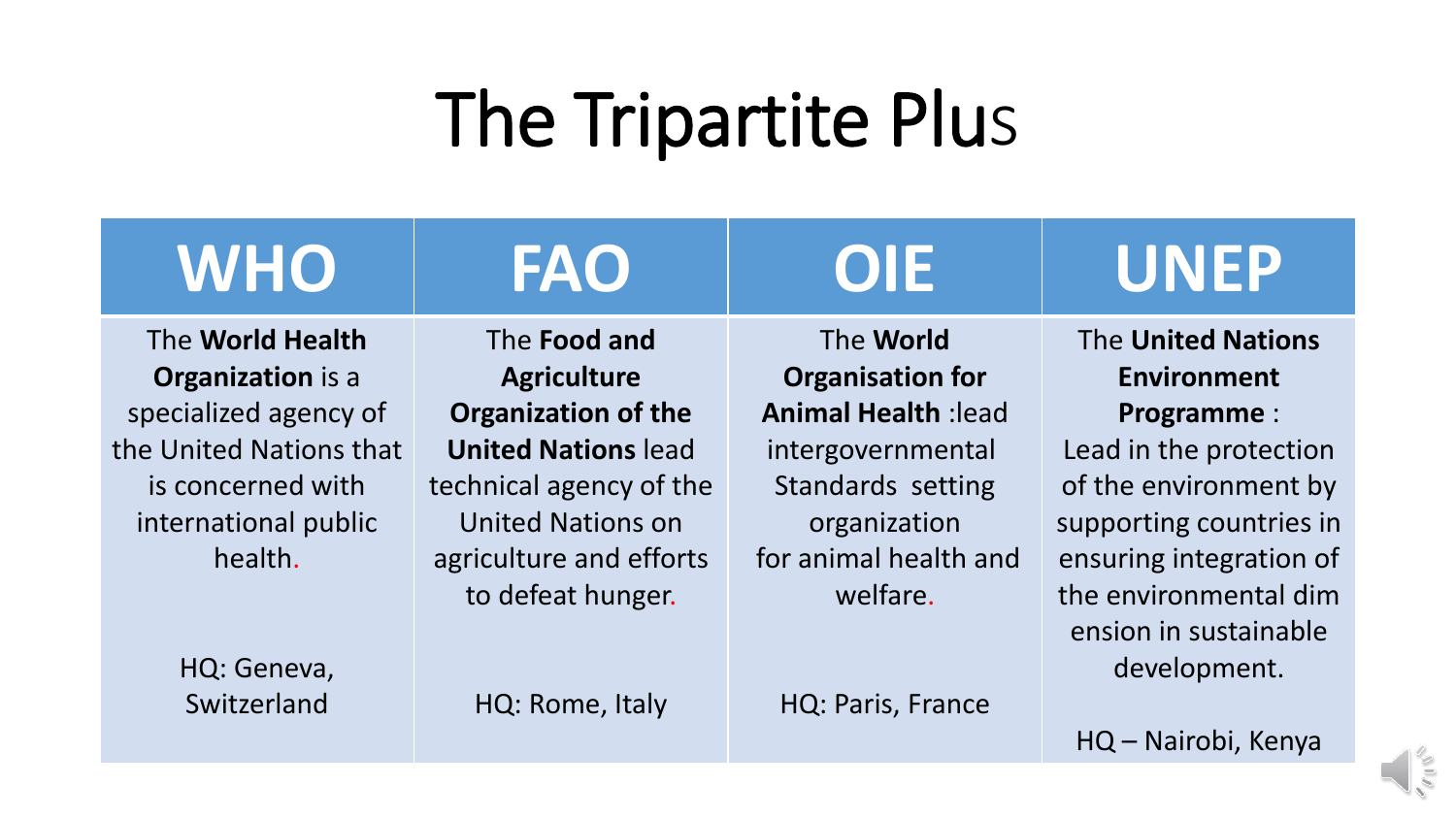### **History of cooperation to address One Health**

- FAO, WHO and OIE joint work since the 1940s on risks at the human-animal-ecosystems interface, including on antimicrobial resistance
- Since 2003, joint expert meetings to assess the human health risks associated with the use of antimicrobials in food producing animals
- Since 2010, formal cooperation established between the three organization on AMR
- 2012 establishment of Tripartite Secretariat
- 2015 Global Action Plan on AMR developed by WHO in cooperation with FAO and OIE

#### ANTIMICROBIALS RE. **HELP!**

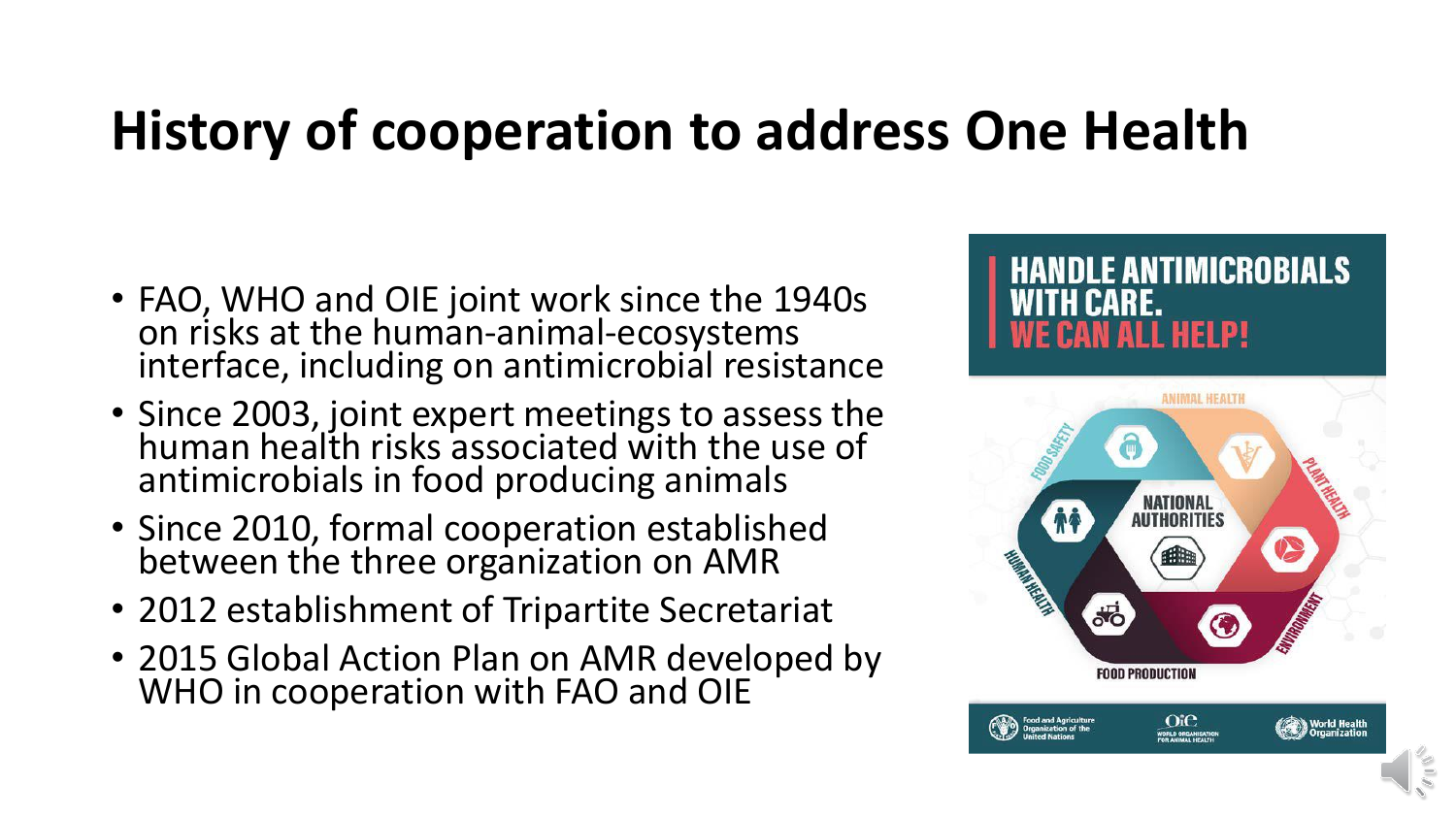### Global Action Plan on AMR endorsed by three resolutions

- **68th World Health Assembly**  (May 2015):Adoption of the Global Action Plan on AMR-Resolution WHA 68.7: Member States to develop National Action Plans on AMR
- **83rd World Assembly of the OIE Delegates** (May 2015)- Resolution No. 26 on AMR: "Combating Antimicrobial Resistance and Promoting the Prudent Use of Antimicrobial Agents in Animals"







• **39th Food and Agriculture Organization (FAO)** Conference (June 2015)-Resolution 4/2015 on AMR - "Antimicrobial Resistance in food, agriculture and the environment



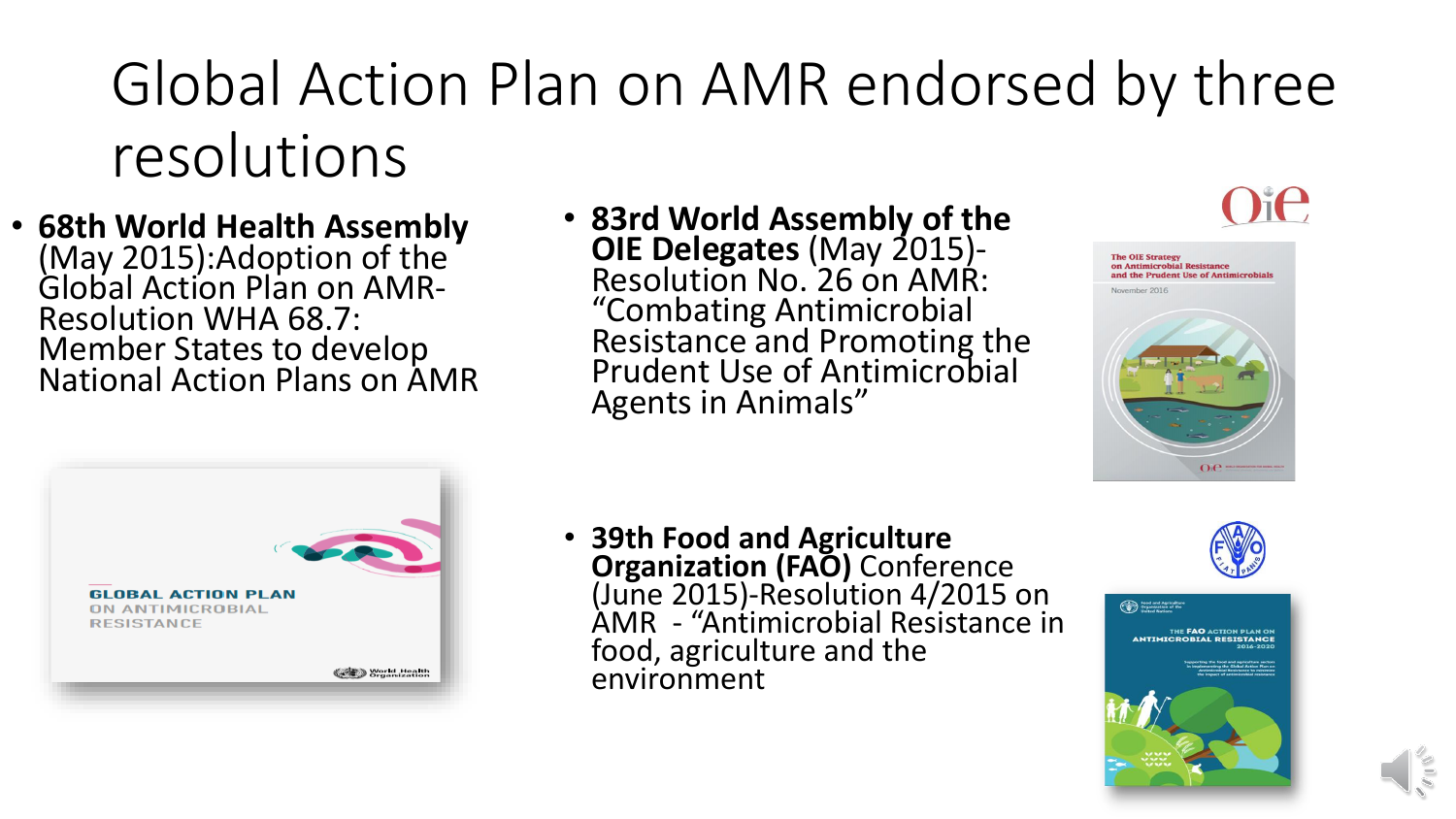#### Monitoring Progress in GAP implementation: Tripartite Country Self Assessment Surveys (TrACSS)

- The TrASS has been jointly implemented by FAO, OIE and WHO since 2016.
- Purpose is to monitor country progress of AMR inline with the GAP.
- Each country submits one official response, validated by all involved sectors, which summarises national progress.

Countries in grey participated in the 2018/2019 survey

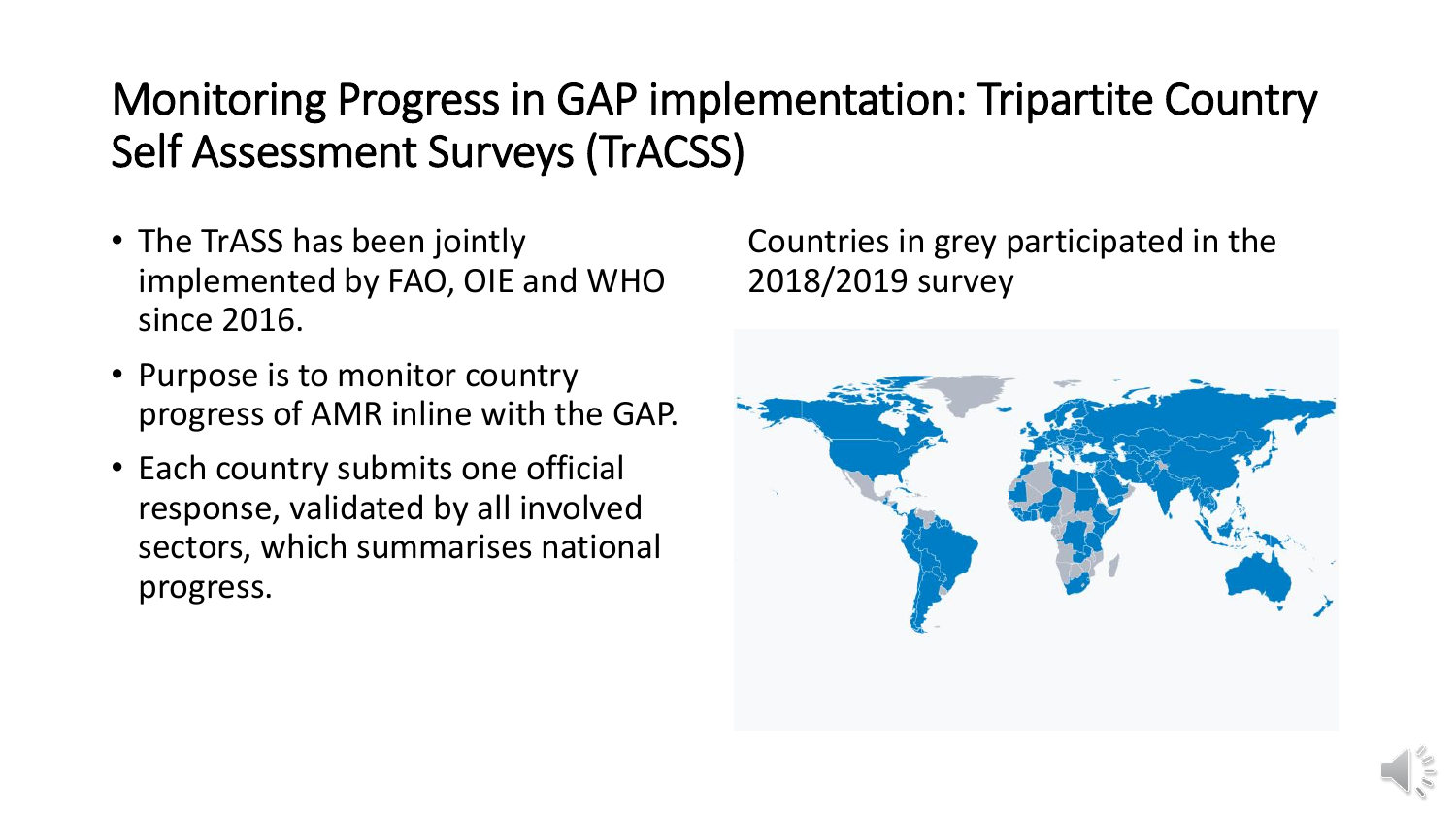#### **FAO, OIE and WHO Memorandum of Understanding**



Signed on **30 May 2018** to step up joint action to combat health threats associated with interactions between humans, animals and the environment

- Strong focus on AMR in the context of One Health
- Support to the IACG Secretariat
- Coordinated implementation of the AMR Global Action Plan

Following the MoU, they have also engaged closely with the United Nations Environment Programme (UNEP) to strengthen the integration of environment in their collective work.

UNEP is working to provide evidence that can inform national and global strategies on AMR









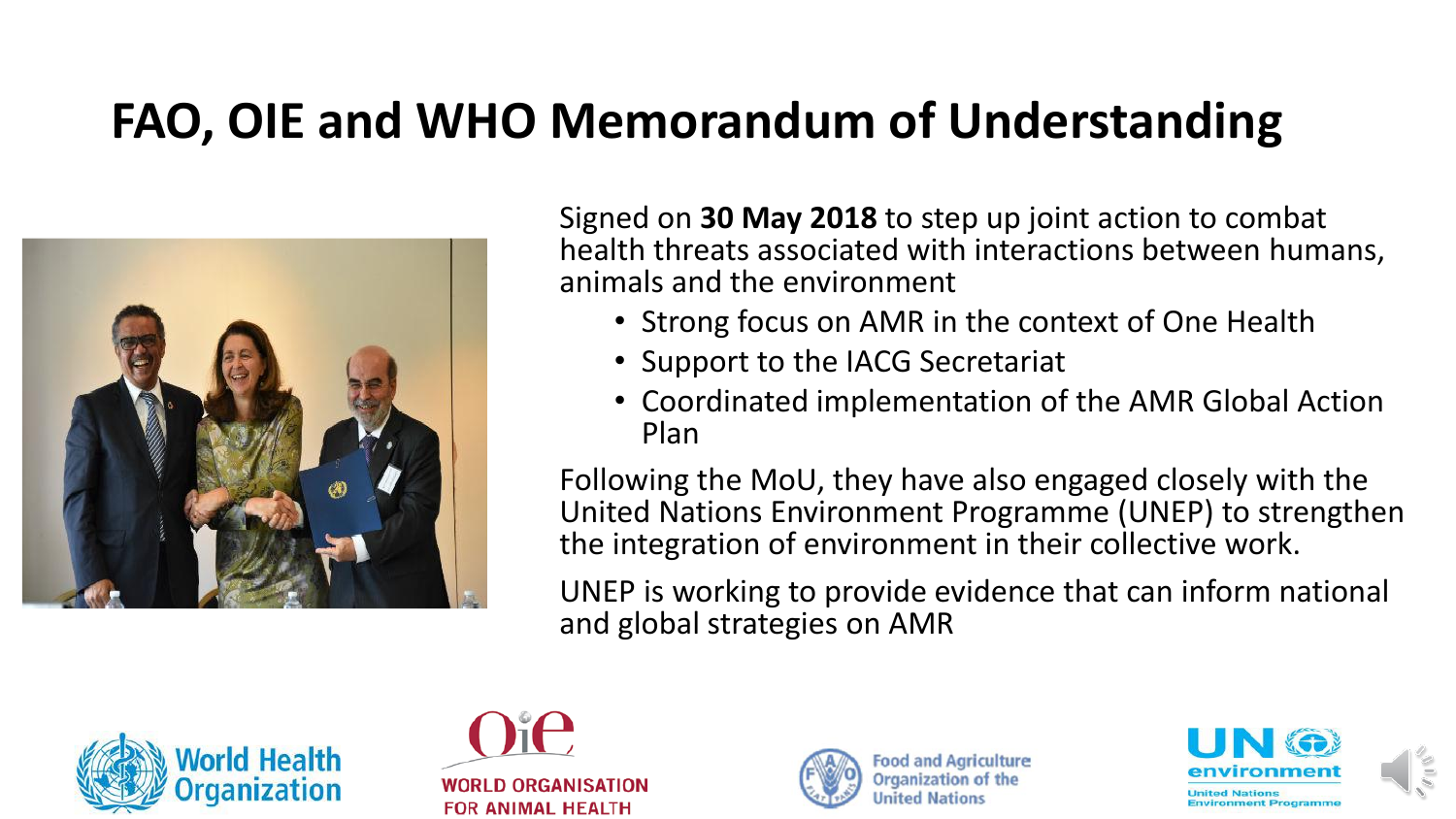• UNEP, like other relevant stakeholders, is working to provide evidence that can inform national and global strategies on AMR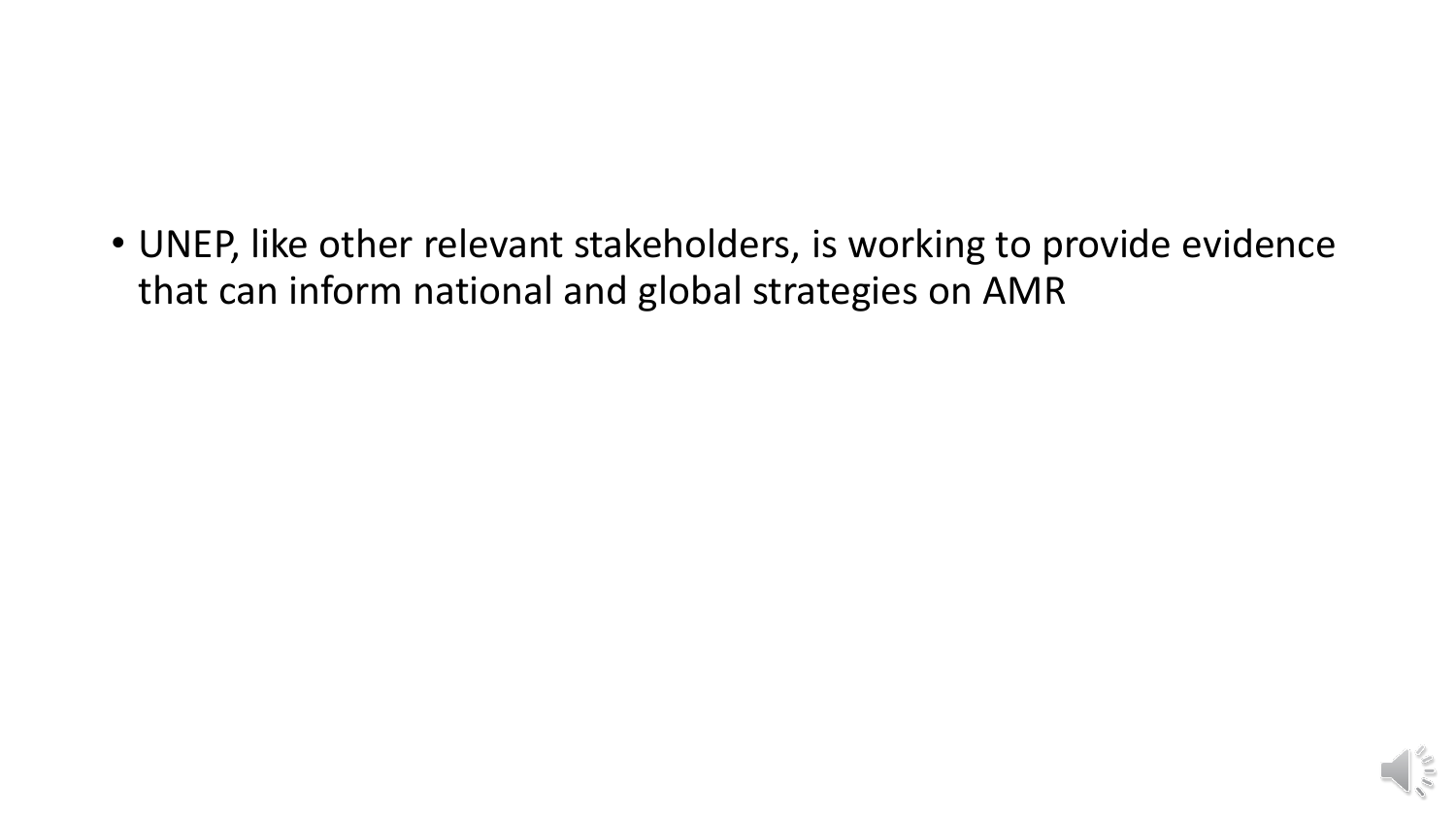## **Tripartite Plus joint AMR workplan**

- Emphasis on enhancing country action
- Five focus areas
	- **Awareness and behavioural change**
	- **Surveillance and monitoring of antimicrobial resistance and use**
	- **Research & Development, access stewardship and optimized use**
	- **Implementation of National Action Plans, optimal use and legislation**
	- **Monitoring and Evaluation**
- Joint costed workplan
- Joint resource mobilization and financing mechanism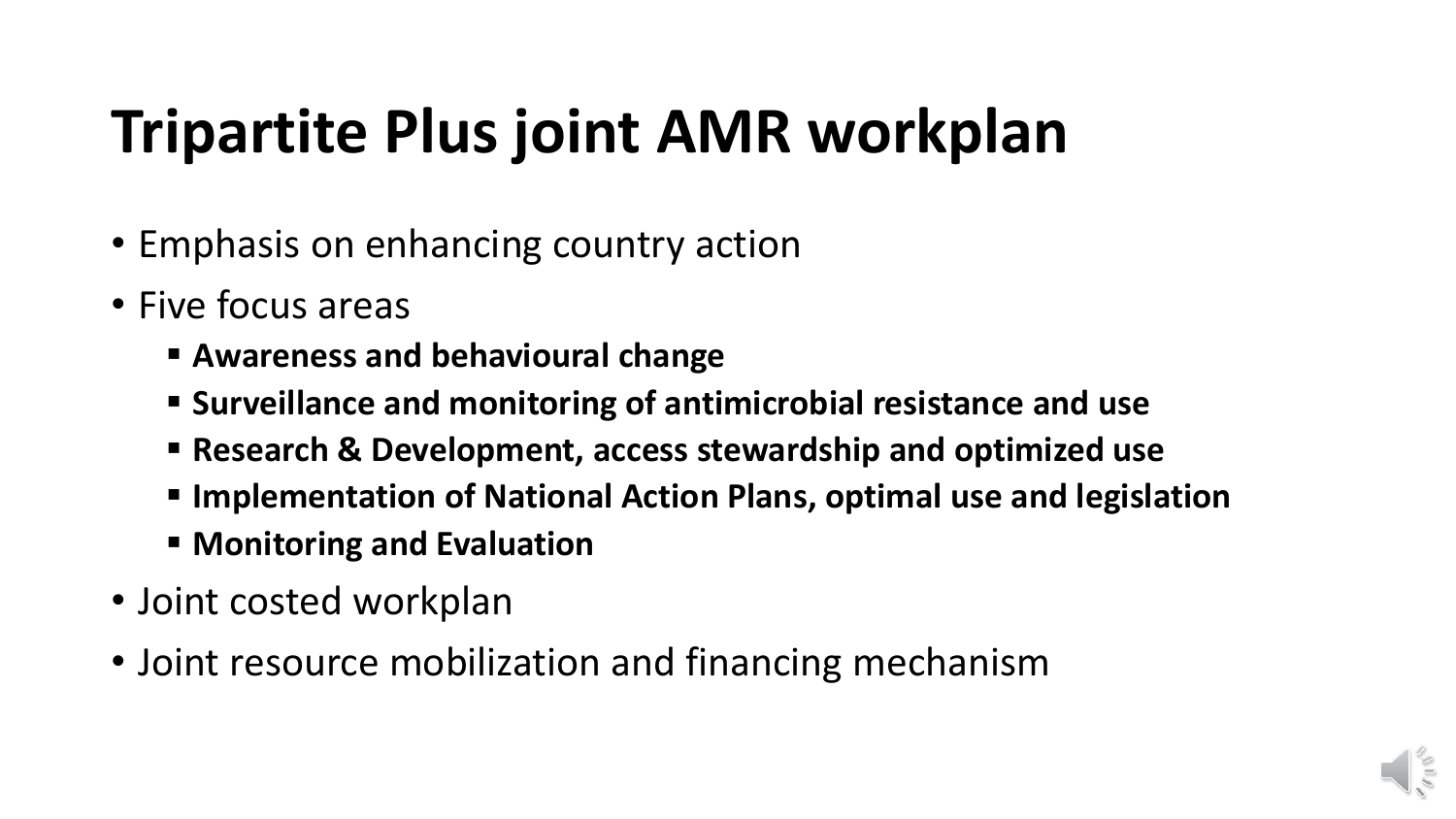#### Collaboration is also effective at the regional level

- Development, implementation and monitoring of NAPs on AMR and regional strategies
- commemoration of the WAAW 2019 and 2020 along with AUC; AFCDC; RECs and Civil societies - Involvement of UNEP for the commemoration of WAAW 2020
- Development of The Southern African Development Community (SADC) framework on AMR
- Successful application to Multipartner Trust Fund for already 3 countries (Kenya, Ghana, Zimbabwe)
- Conduct of the Annual Tripartite Country Self-Assesssment of the Global Action Plan on AMR
- Ongoing development of a regional joint Workplan on AMR
- Successful application to Multipartner Trust Fund for already 3 countries (Kenya, Ghana, Zimbabwe)
- Mutual support for regional meetings and conferences to promote various strategies on AMR

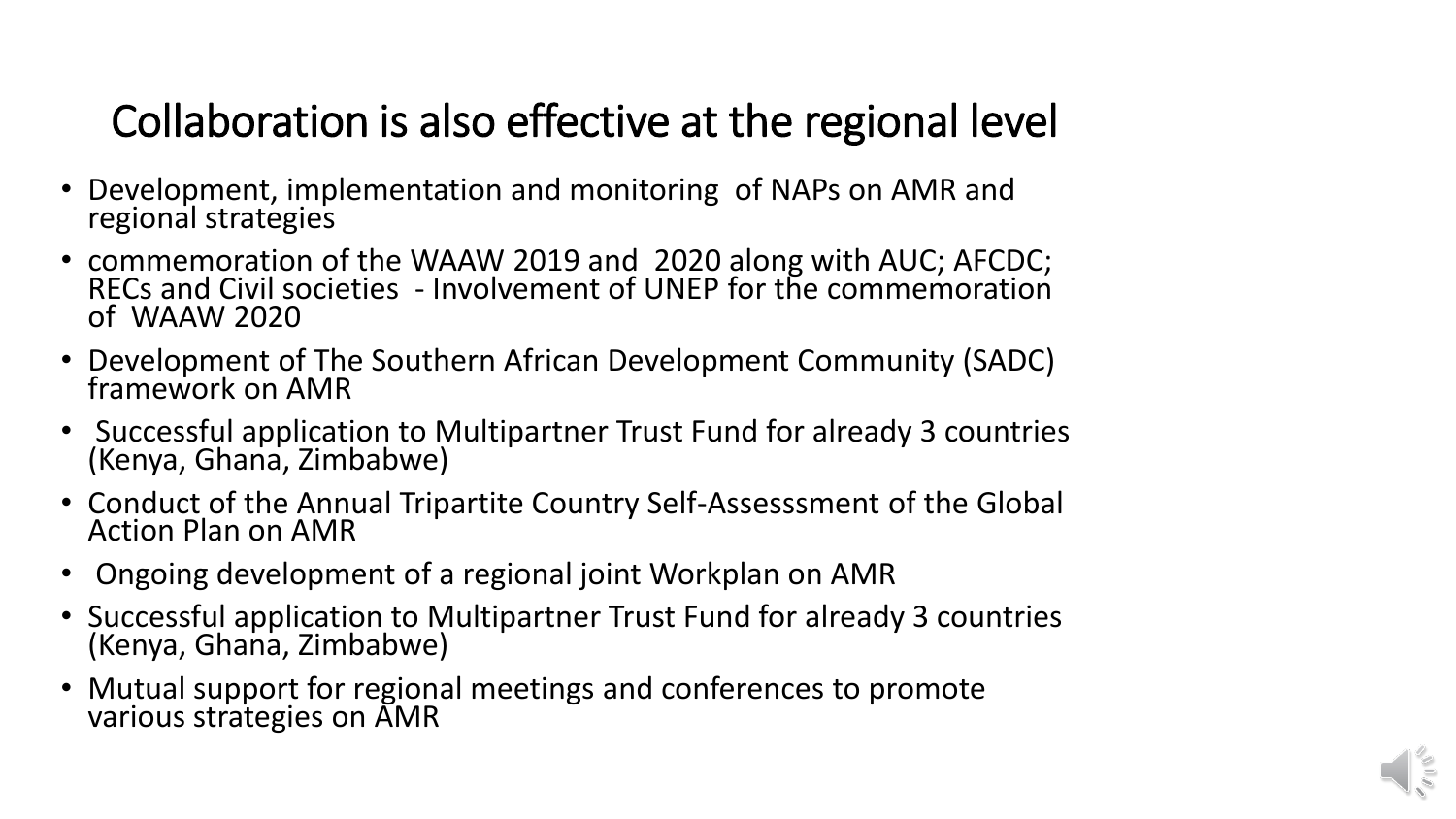Commemoration of WAAW at continental level in Kenya jointly organized by Tripartite, AU and Kenya government